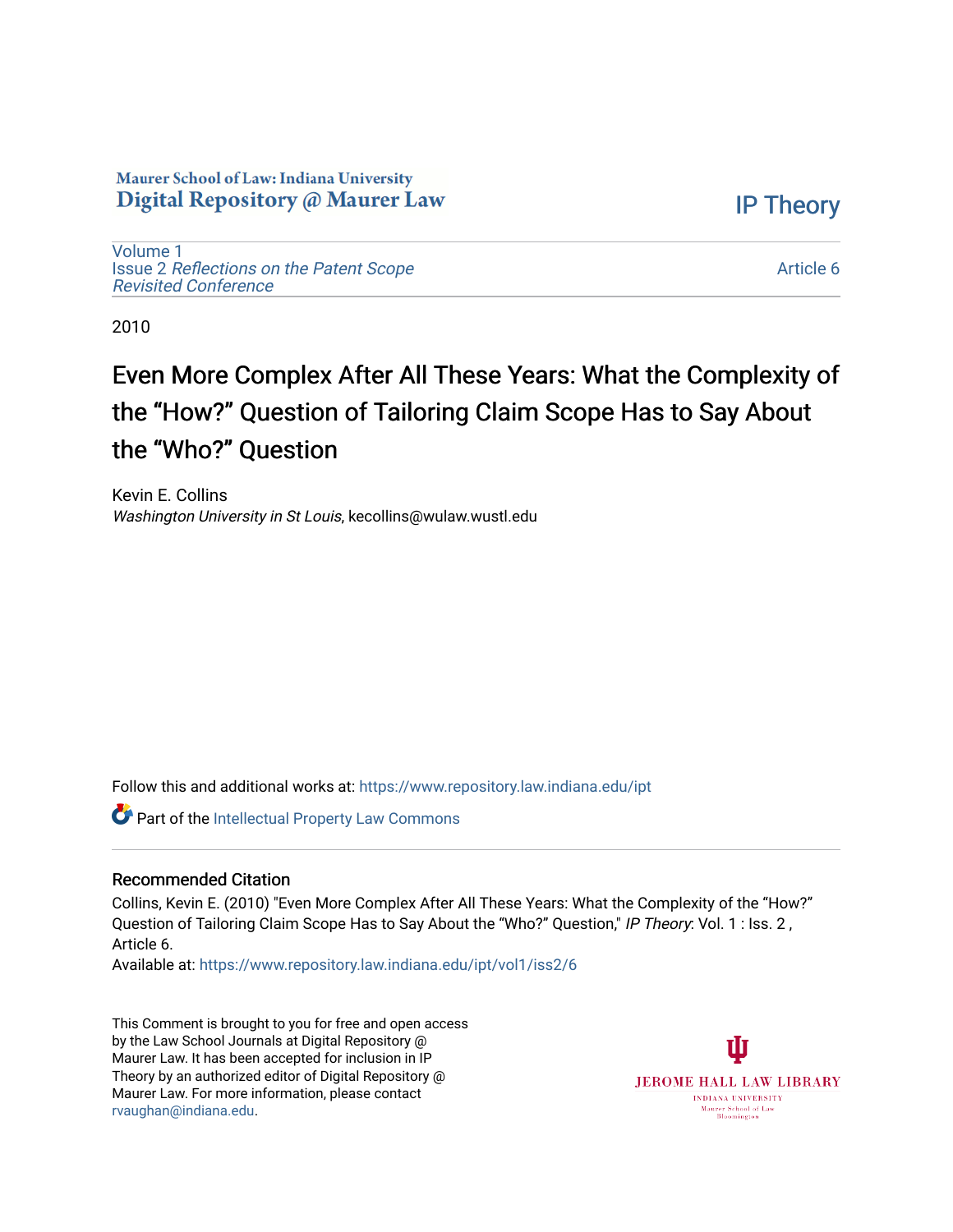

## Even More Complex After All These Years: What the Complexity of the "How?" Question of Tailoring Claim Scope Has to Say About the "Who?" Question

Kevin Emerson Collins\*

In *On the Complex Economics of Patent Scope*, published in 1990 in the Columbia Law Review,<sup>1</sup> Robert Merges and Richard Nelson made several important contributions to patent scholarship. *Complex Economics* added a strong, knowledgeable voice to the then-nascent argument that the dynamic costs attributable to the reach of today's patents into tomorrow's technology is a critical variable in the calculus required to optimize patent protection.<sup>2</sup> It mapped out an industry-by-industry approach to the optimal tailoring of claim scope, pointing to factual differences between the innovation processes that drive technological progress in different industries and demonstrating how these factual differences could lead to a need for legal differences in permissible patent breadth.<sup>3</sup> It backed up its argument with historical evidence of the different effects that broad patents have had on technological progress in different industries.<sup>4</sup> It identified enablement and the doctrine of equivalents (DOE) as the key doctrines that created the discretion through which examiners and courts could adjust claim scope.<sup>5</sup> Given the importance and breadth of its contributions, *Complex Economics* has unsurprisingly served as a platform for a rich and diverse literature in the twenty years since it was published.

3. Merges & Nelson, *supra* note 1, at 880–84.

4. *Id*. at 884–908.

5. *Id*. at 845-68.

<sup>\*</sup>Professor of Law, Washington University School of Law in Saint Louis. I thank the participants in the *Patent Scope Revisited: Merges & Nelson's "On the Complex Economics of Patent Scope," 20 Years After* conference held at the Indiana University Maurer School of Law on September 23–24, 2010. I thank Mark Janis, in particular, for organizing and hosting the conference.

<sup>1.</sup> Robert P. Merges & Richard R. Nelson, On the Complex Economics of Patent Scope, 90 COLUM. L. REV. 839 (1990). 2. *Compare* W. NORDHAUS, INVENTION, GROWTH, AND ECONOMIC WELFARE (1969) (focusing on the effect of the duration of a patent on behavior that generates the technological progress that is disclosed in the patent), with Merges & Nelson, supra note 1, at 839 n.2 (citing the nascent, contemporary literature on the fine-tuning of patent scope to affect post-patenting progress). Merges and Nelson's argument that patent scope should be narrower at the margin in certain industries to promote competition among many players for post-patent progress was also important because it served as a counterweight to Edmund Kitch's argument (to the extent that Kitch made a normative argument) that patents should be broad to allow patentees to coordinate post-patent progress. Edmund W. Kitch, *The Nature and Function of the Patent System*, 20 J.L. & Econ. 265 (1977)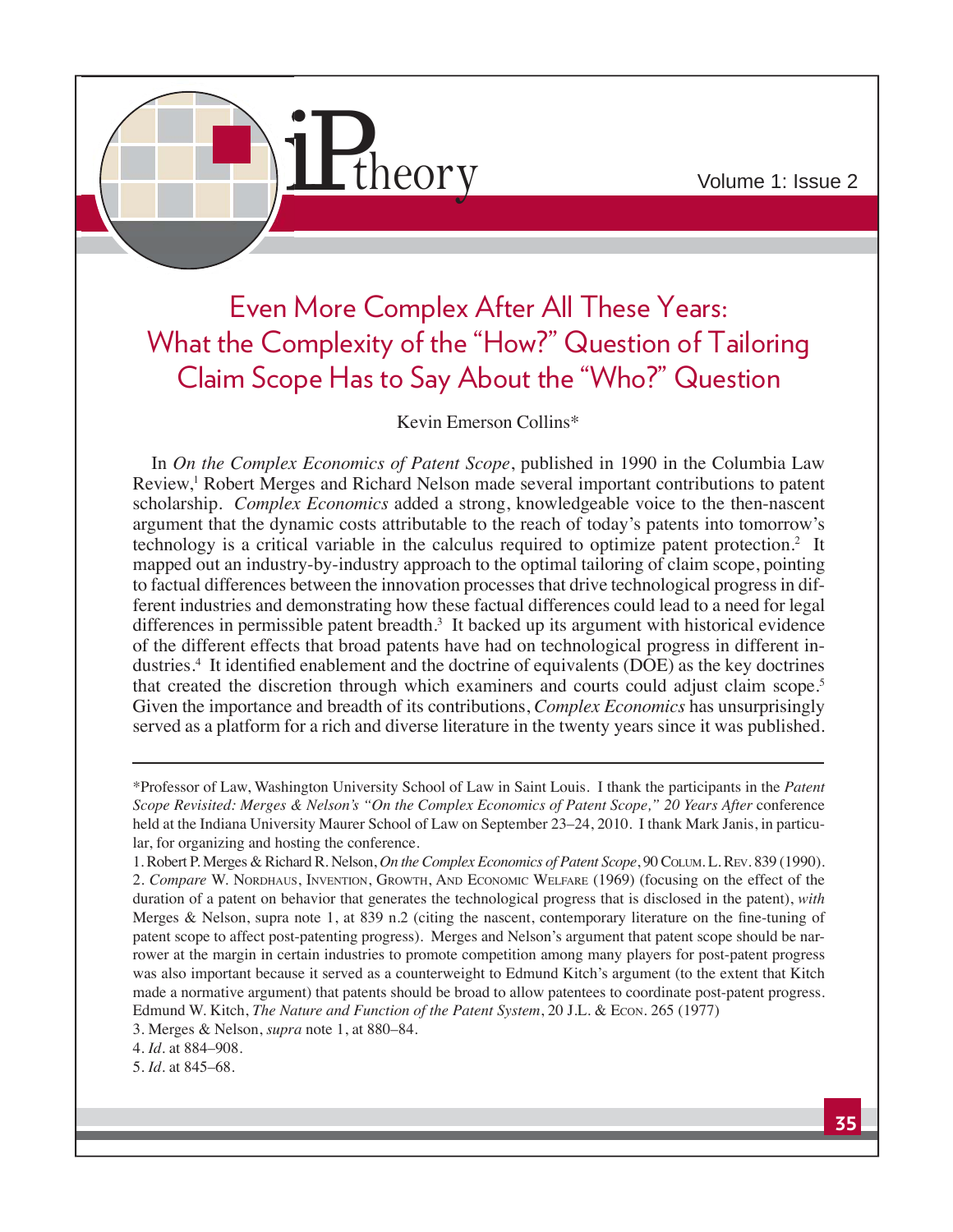In this brief comment, I attempt neither an even-handed assessment of *Complex Economics* on its merits nor a comprehensive review of its diverse intellectual progeny. I put on blinders and focus on a narrow issue. I identify one facet of the complexity inherent in the tailoring of patent scope that *Complex Economics* did not discuss, and I point out the wrinkle that it creates for both Merges and Nelson's project and a line of contemporary scholarship that builds on *Complex Economics*, namely Dan Burk's and Mark Lemley's discussion of "policy levers."<sup>6</sup> Specifically, I focus on the overlooked complexity in the "How?" question of tailoring claim scope—Given the redundancy in the doctrinal mechanisms that could be used to tailor claim scope, how should the tailoring of claim scope be accomplished in any given case?—in order to raise to-date unexpressed concerns about the "Who?" question— Given the presence of Congress, the PTO, and the courts as institutional actors in the patent arena, who should have the authority to set the rules for tailoring claim scope?

When viewed with the benefit of hindsight, the focus in *Complex Economics* on enablement and the DOE as the sole means through which scope-tailoring discretion can be exercised is too narrow. In large part, the narrowness follows from the fact that the enablement/ DOE framework has been outdated due to judicial developments that would have been difficult to foresee in 1990. Since 1990, many more scope-tailoring doctrines have crashed the party. The Supreme Court established that claim construction is an issue for judges,<sup>7</sup> ushering in a decade-long dispute over claim construction methodology in the Federal Circuit that vividly demonstrates claim scope's dependence on claim construction.8 The Federal Circuit discovered enablement's long-lost twin in the application of the written description requirement to original claims.<sup>9</sup> Most recently, the Supreme Court highlighted the potential impact of the section 101 doctrine of patent eligibility on claim scope.10

A good start on the needed work of cataloging the array of doctrines that courts can today use to tailor claim scope has already been done in the "policy levers" project of Dan Burk and Mark Lemley.<sup>11</sup> Burk and Lemley take select themes presented in *Complex Economics*, generalize them, and enrich them with an analysis of institutional competence. They argue

11. BURK & LEMLEY, *supra* note 6.

<sup>6.</sup> DAN L. BURK & MARK A. LEMELY, THE PATENT CRISIS AND HOW THE COURTS CAN SOLVE IT (2009).

<sup>7.</sup> Markman v. Westview Instruments, Inc., 517 U.S. 370 (1996).

<sup>8.</sup> See generally Phillips v. AWH Corp., 415 F.3d 1303 (Fed. Cir. 2005) (en banc) (discussing the dispute).

<sup>9.</sup> See generally Ariad Pharms., Inc. v. Eli Lilly & Co., 598 F.3d 1336 (Fed. Cir. 2010) (en banc) (upholding the application of the written description requirement to original claims).

<sup>10.</sup> *Bilski v. Kappos*, 130 S.Ct. 3218 (2010). Interestingly, at the same time that the doctrines through which courts can tailor claim scope have been on the rise, the doctrine of equivalents—in both its rights-expanding and "reverse," rights-contracting forms—seems to have atrophied as it is today rarely dispositive of the extent of a patentee's rights. On the decline of the doctrine of equivalents, see John R. Allison & Mark A. Lemley, *The (Unnoticed) Demise of the Doctrine of Equivalents*, 59 Stan. L. Rev. 955 (2007). In the twenty years since the publication of *Complex Economics*, the Federal Circuit has only once held that a triable issue of material fact existed under the reverse doctrine of equivalents. Scripps Clinic & Res. Found. v. Genentech, Inc., 927 F.2d 1565, 1581 (1991).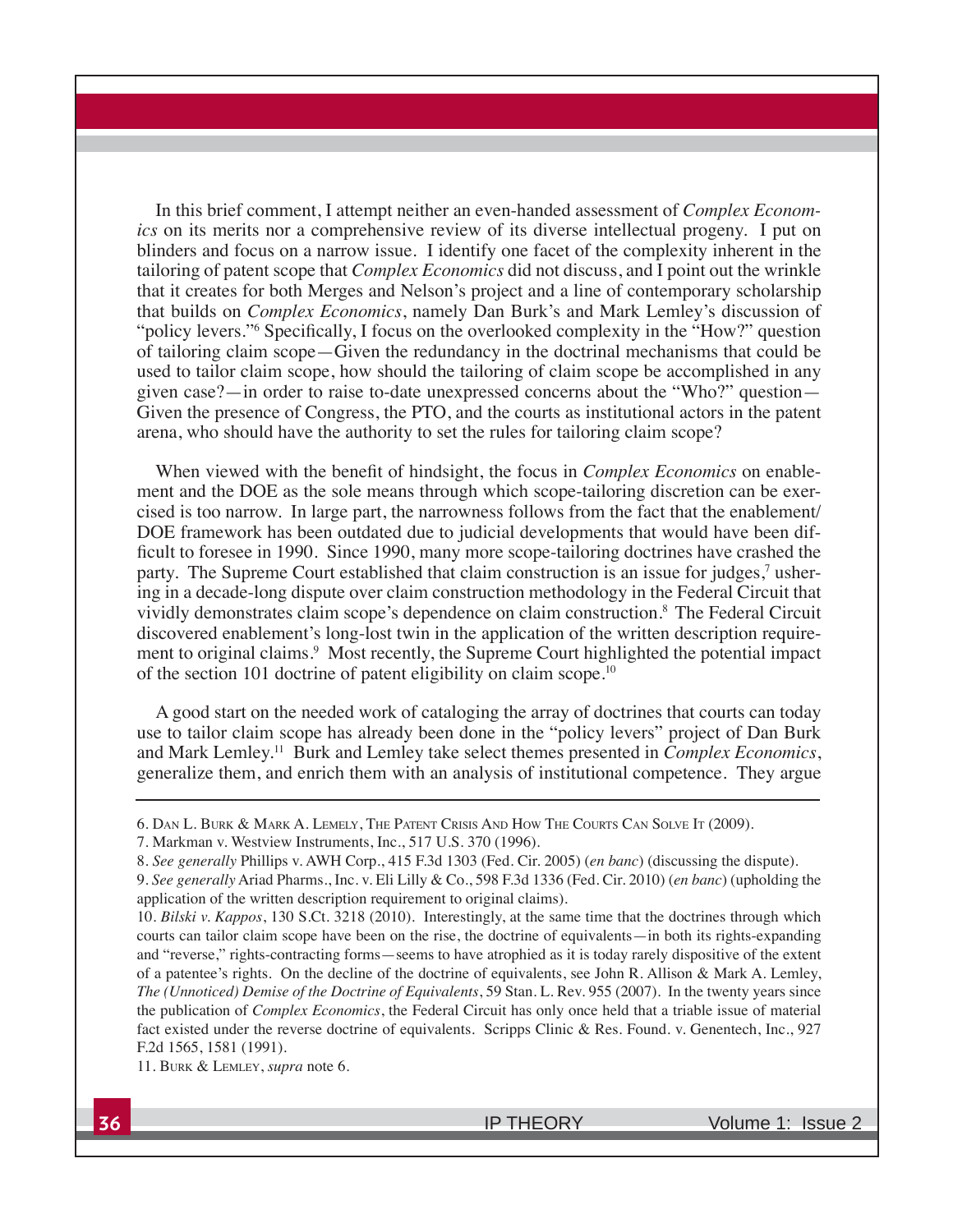that patent protection can be tweaked on many margins (including, but not limited to, claim scope), that the systematic tweaking of patent protection on an industry-by-industry basis can bring patent protection closer to its optimum,<sup>12</sup> and that the judiciary (rather than the PTO or Congress) is the institution that should be entrusted with the task of tailoring patent protection through the adjustment of doctrinal policy levers.<sup>13</sup> In the course of their much larger project, Burk and Lemley formulate a list of doctrines that can today be conceptualized as policy levers for tailoring claim scope.<sup>14</sup>

While the increase in the number of potential scope-tailoring doctrines or policy levers over the last two decades has been well documented, one of its ramifications has not. To date, the superabundance of policy levers for tailoring patent scope has been used (albeit implicitly) to argue that that the task of creating industry-specific patent protection has become easier. In a sense, this is true. It is often easier to fix a leaky faucet when you have more tools in the toolkit. However, fixing a leaky faucet and fixing inefficiencies in patent law are different in a way that is important to remember: the goal of a plumber in fixing a sink is generally to fix *this* sink, whereas the goal of the Federal Circuit in fixing inefficienrecises in patent law is not simply to fix the rights of *this* plaintiff and *this* defendant but also, in the course of doing so, to establish clear precedent that can be followed in similar cases in the future. It is the need for clarity in the choice of which redundant, scope-tailoring policy lever to use that makes the enterprise of tailoring claim scope on an industry-specific basis, well, more complex than has been acknowledged.<sup>15</sup> The redundancy among policy levers gives rise to a "How?" question on the level of system design: Of the many possible policy levers that could be adjusted to affect claim scope, how should the tailoring of claim scope be achieved as a doctrinal matter? Which of the many possible levers that could be pulled should be in any given case?

This system-design question was already a theoretical problem in the narrow enablement/ DOE framework of *Complex Economics*. Why use a claim validity doctrine, like enablement, to narrow a patentee's rights in one situation and an infringement doctrine, like the

15. Technically, the redundancy creates a system-design problem whether or not courts tailor claim scope in an industry-specific manner. Industry-specific tailoring only compounds the problem.

IP THEORY Volume 1: Issue 2 **37**

<sup>12.</sup> Burk and Lemley also adopt a more diverse set of normative justifications for identifying the optimum, and thus expanding or contracting claim scope, than Merges and Nelson did.

<sup>13.</sup> There are significant differences between the "discretion" of judges and examiners that Merges and Nelson posited, *see* Merges & Nelson, *supra* note 1, at 839–42, 852, and the authority of courts to use policy levers upon which Burk and Lemley rely. However, these differences are elided here.

<sup>14.</sup> Burk and Lemley note that claim scope can be affected by the definition of the PHOSITA in the disclosure doctrines, BURK & LEMLEY, *supra* note 6, at 114–16, the existence of the written description doctrine, id. at 118–22, the "abstract ideas" strand of section 101 doctrine, *id*. at 122–24, many of the distinct sub-doctrines within the doctrine of equivalents (including reasonable interchangeability, *id.* at 124–25, the element-byelement analysis, *id.* at 125–26, and the pioneering-patent doctrine, *id.* at 127–28), and the reverse doctrine of equivalents, *id.* at 128. However, Burk and Lemley do not consider the impact of restrictions on functional claiming. *See, e.g., infra* notes  $17-20$  and accompanying text.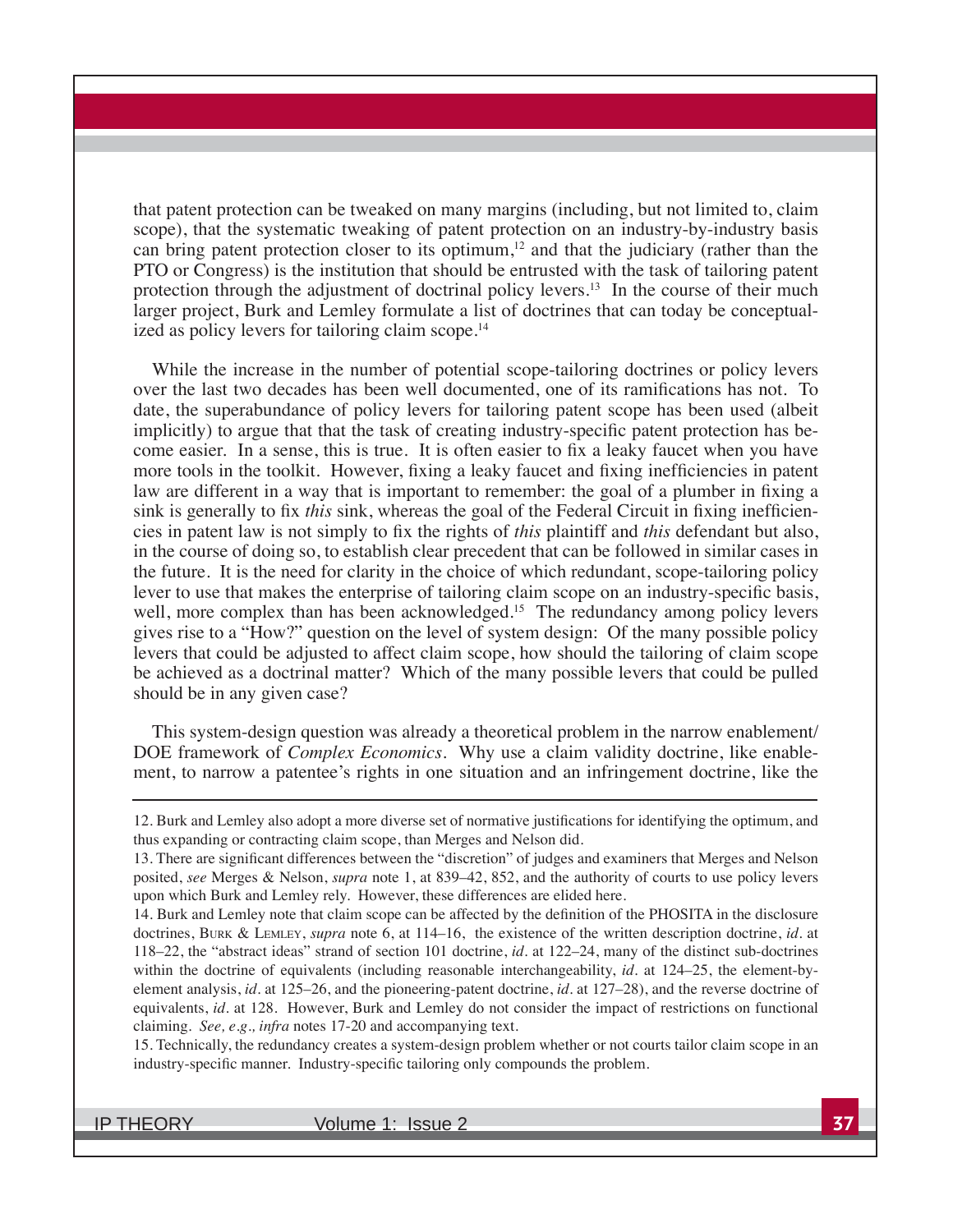reverse DOE, to narrow a patentee's rights in another? However, the system-design question has become more pressing as the redundancy among the policy levers has grown. Some new redundancies have already been recognized by the Federal Circuit. For example, the Federal Circuit has openly pondered why it is appropriate to use written description to invalidate overbroad claims in one case and claim construction to narrow claim scope in another.<sup>16</sup> Other redundancies are vet to be identified and, in the future, are likely to lead to further confusion. For example, consider the juxtaposition of two recent cases in which the Federal Circuit invalidated broad, functionally defined claims for lack of sufficient structural embodiments in the written description. In computer software cases, the Federal Circuit has repeatedly held that purely functional claim language triggers the section 112, paragraph 6 rules of means plus function claiming and that the failure to disclose a structure that is capable of performing the claimed function makes the claim indefinite under section  $112$ , paragraph 2.<sup>17</sup> In a biotechnology case, the Federal Circuit addressed a claim that it acknowledged was drafted in purely functional language, but it failed to even consider the relevance of section 112, paragraph 6 to the issue at hand.<sup>18</sup> Rather, it concluded that the functional claim language, coupled with a lack of any structure that was capable of performing the claimed function in the written description, rendered the claim invalid under the written description doctrine of section 112, paragraph  $1.^{19}$ 

Why these two radically different doctrinal routes were taken in two cases that both presented the same policy problem—functional claim language without any structural embodiments being disclosed in the written description—is difficult to understand from a rational system-design perspective.<sup>20</sup> (From a pragmatic perspective, the difference can be explained

<sup>16.</sup> In some instances, the choice might not affect the rights of the parties in a patent infringement case (although using claim construction to narrow the claim would leave the claim valid and enforceable against other potential infringers). *Compare* Chiron Corp. v. Genentech, Inc., 363 F.3d 1247, 1252–58 (Fed. Cir. 2004) (holding that a broad claim encompasses after-arising technology and that it is invalid for lack of sufficient written description), with *id.* at  $1261-63$  (Bryson, J., concurring) (arguing that claims should be construed narrowly so as not to encompass after-arising technology). In other instances, however, opting for claim construction rather than written description as the relevant policy lever might lead to different outcomes. LizardTech, Inc. v. Earth Resource Mapping, Inc., 433 F.3d 1373, 1376–78 (2006) (Rader, J., dissenting from the denial of a petition for rehearing *en banc*) (addressing the "puzzling" juxtaposition of different substantive outcomes in a claim construction case and a written description case).

<sup>17.</sup> Blackboard, Inc. v. Desire2Learn Inc., 574 F.3d 1371 (Fed. Cir. 2009); Aristocrat Techs. v. Int'l Game Tech., 521 F.3d 1328 (Fed. Cir. 2008).

<sup>18.</sup> Ariad Pharms., Inc. v. Eli Lilly & Co., 598 F.3d 1336 (Fed. Cir. 2010) (en banc).

<sup>19.</sup> *Id*.

<sup>20.</sup> Two possible answers are unsatisfying. First, unlike the software claim, the biotechnology claim did not use the term "means for" in the claim language, triggering a presumption that section 112, paragraph 6 did not govern the construction of the claim. Personalized Media Commc'ns v. ITC, 161 F.3d 686, 703–04 (Fed. Cir. 1998). However, this presumption is supposed to be overcome if the claim employs purely functional language to define a limitation, *id.*, and the Federal Circuit noted that the biotechnology claim defined the invention with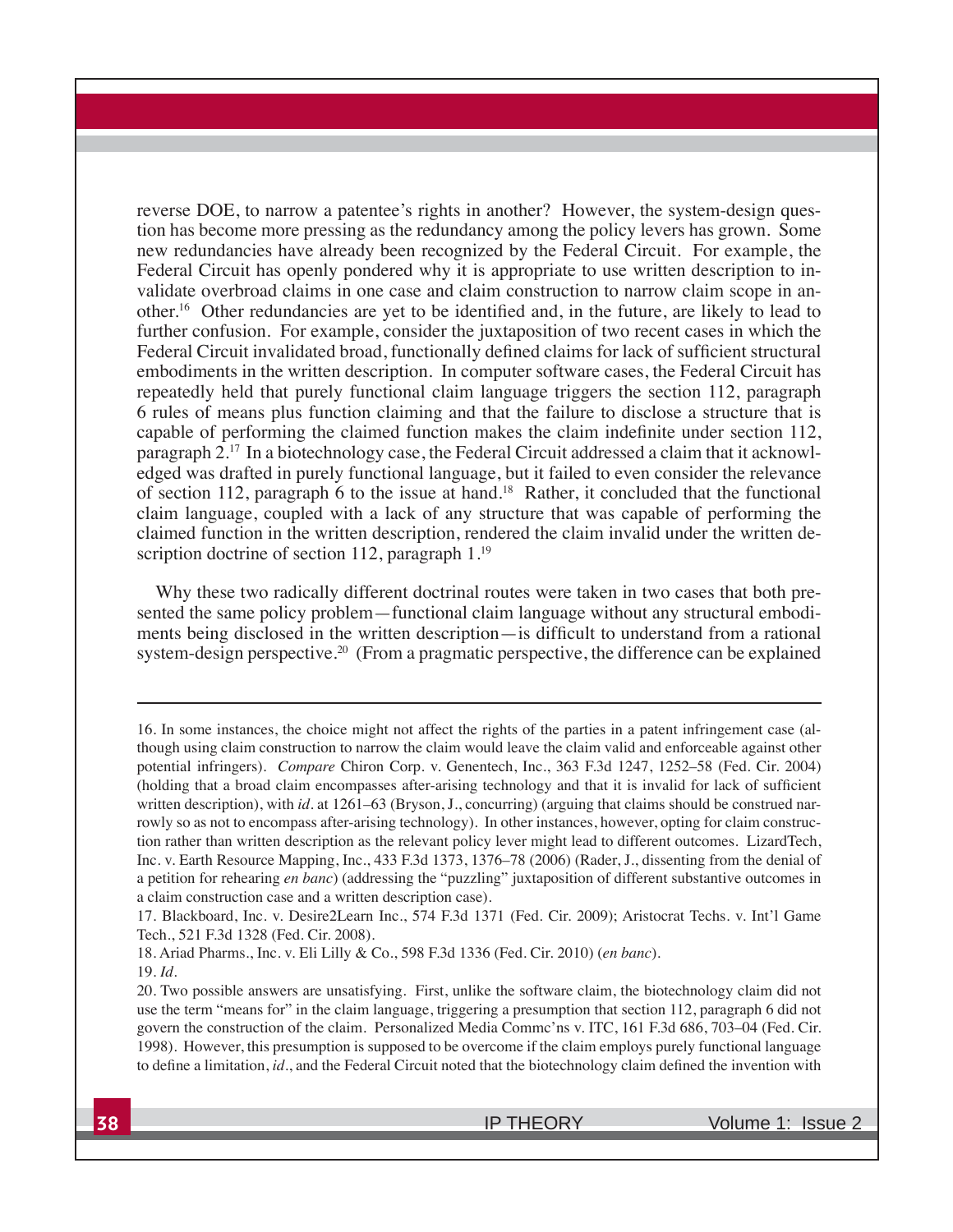as a path-dependent result of how the parties to the litigation framed the issues at hand. More on this below.<sup>21</sup>) In the best of possible worlds in which the redundant doctrines all enforce identical substantive restrictions on claim scope, this redundancy simply detracts from the coherency of patent doctrine. In the more likely of possible worlds, however, this redundancy leads to similar cases receiving dissimilar treatment because each doctrine requires a different quantum of structural disclosure to justify a claim of a particular scope.<sup>22</sup>

To this point, the lesson to be drawn in this comment from the existence of the systemdesign question might simply be that, if the Federal Circuit takes on the challenge of using more policy levers on an industry-specific basis, it has more on its plate than either Merges and Nelson, on the one hand, and Burk and Lemley, on the other, have acknowledged. However, the system-design question raises another issue—an issue about the institutional competence of the Federal Circuit to be the primary driver of the patent-tailoring process. Burk and Lemley expressly make the argument that the Federal Circuit has the competence to tailor patent protection on an industry-by-industry basis because "[t]he litigation process will provide judges with the information they need to decide cases" in an industry-specific manner.<sup>23</sup> In brief, the argument is that the adversarial system will make parties with narrow interests in upholding their patents into effective purveyors of information about the economics of patent protection in a given industry. If I'm the owner of a biotechnology patent, I have incentives to provide the court with the data supporting the urgent need for broader biotechnology patents in general; if I'm the alleged infringer of a biotechnology patent, I have incentives to provide the court with data demonstrating the costs of broader biotechnology patents in general. However, it is highly questionable whether courts can rely on the parties to provide the information needed to establish in a clear, systematic way which of the redundant policy levers should be used. No party will ever argue that, as a matter of public policy, it would be best to have narrower literal claim scope and then to expand protection under the doctrine of equivalents (as opposed to either broad literal claim scope and a robust reverse doctrine of equivalents or just-right literal claim scope with little effect from the doctrine of

purely functional language. *Ariad Pharms*, 598 F.3d at 1354–55. Second, the biotechnology case arguably presented something equivalent to a "single means" claim to which the section 112, paragraph 6 rules do not apply. 35 U.S.C. § 112,  $\P$  6 (2010) (specifying a rule of claim construction for "combination" claims). However, the rule for "single means" claims is that they are categorically invalid, regardless of the substantive nature of the disclosure, *In re* Hyatt, 708 F.2d 712 (Fed. Cir. 1983), so the biotechnology claim could have been invalidated on that ground. For a more in-depth discussion of the redundancy of the written description doctrine and the restrictions on the use of functional claim language that led to congressional adoption of section 112, paragraph 6, see generally Kevin Emerson Collins, *Tailoring Patent Scope with Disclosure Standards and/or Functional-Claim Rules* (work in progress).

21. *See infra* notes 24-27 and accompanying text.

22. *See*, *e.g.*, *supra* note 16.

23. BURK & LEMLEY, *supra* note 6, at 104. Merges and Nelson also implicitly argue that both courts and examiners can gain access to the needed information insofar as they argue in favor of judges and examiners exercising discretion in the shaping of claim scope on an industry-by-industry basis.

IP THEORY Volume 1: Issue 2 **39**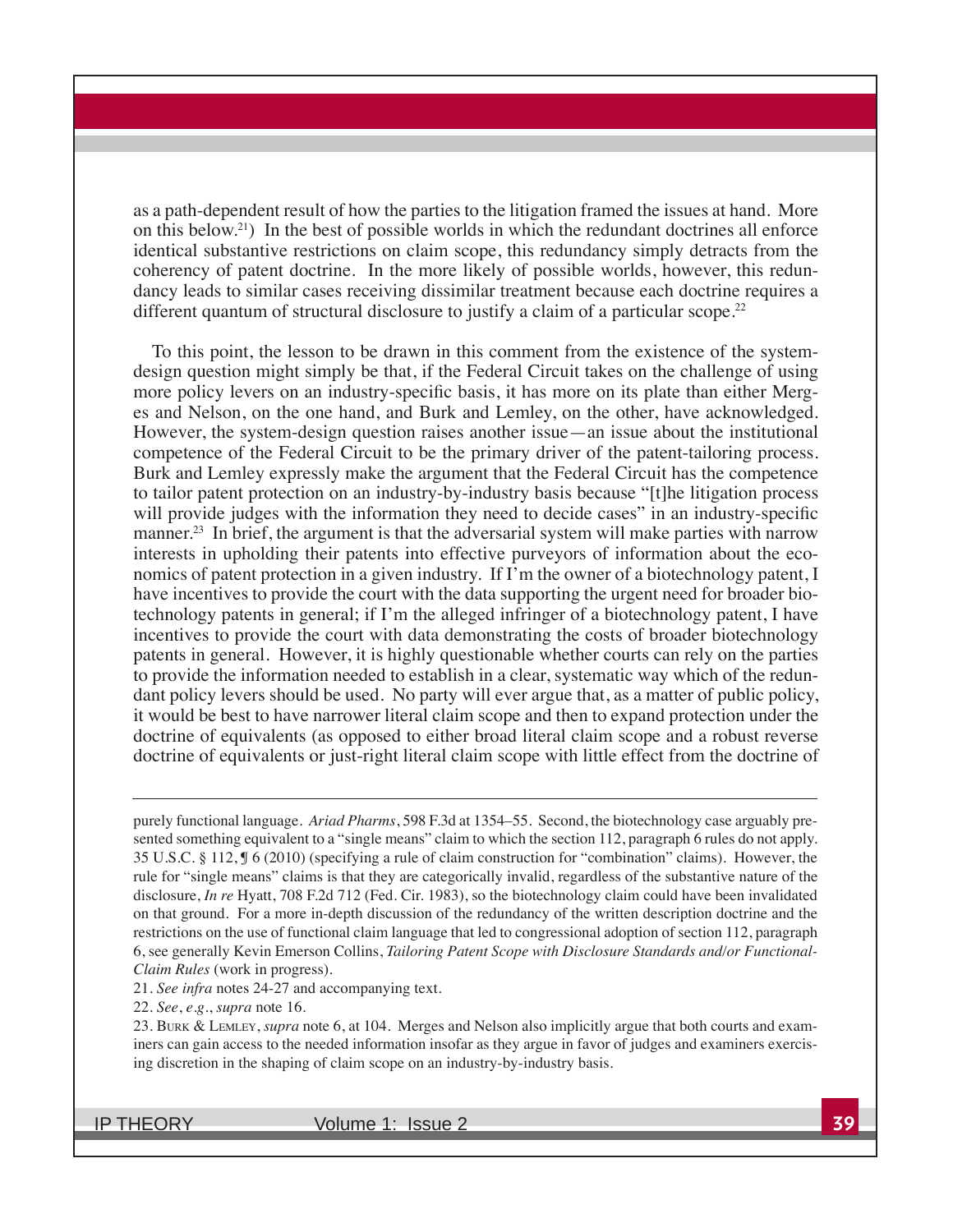equivalents in either direction). If the party wants to broaden the scope of the patent before the court, its self interest will never urge it to make the first half of the argument (narrow literal claims). If the party wants to narrow the scope of the patent, its self interest will never allow it to make the second half of the argument (expansive protection under the doctrine of equivalents). Similarly, no patent owner will ever argue that written description should be abandoned but enablement should be interpreted in a robust way so as to invalidate many patents, including the patent at issue in the litigation. The self interest of litigants in Article III courts will likely not prove to be an effective vehicle for advancing the public interest in a coherent patent regime for tailoring claim scope. The system-design question requires discussions of the costs and benefits of alternative means of reaching a substantive end, and parties are usually only interested in providing information when the information is probative of whether or not a substantive end should be reached.

The institutional competence of the Federal Circuit to decide the second-order "How?" question is yet further undermined because cases on appeal to the Federal Circuit rarely present a smorgasbord of the redundant policy levers from which the Federal Circuit could choose. Cases are usually tracked or framed as, for example, either claim construction or written description cases by the time they reach the Federal Circuit. The framing may exist from the beginning: it may result from the parties' strategic choices in the pleadings.<sup>24</sup> Or, the framing may be an artifact of the manner in which the district court chooses to resolve the case. In theory, the Federal Circuit could attempt to overcome the doctrinal frame in which a case is presented by performing its own analysis, using oral argument to raise issues that were not briefed, and requesting additional briefing from the parties.<sup>25</sup> However, the Federal Circuit rarely demonstrates any interest in deviating from the parties' framing of the issues.<sup>26</sup> If the parties or the district courts possess the power to set the frame—if they can present to the Federal Circuit a single doctrinal policy lever that the court must opt either to pull or not to pull—then the Federal Circuit's patent jurisprudence on claim scope is likely to resemble a game of "whack-a-mole"<sup>27</sup> rather than a rational process of industry-specific patent tailoring. Distinct opinions are likely to pound away on distinct doctrines, one after the other and in an uncoordinated fashion.

24. For example, in the first case in which written description was applied to original claims, the alleged infringer argued that the claims at issue were invalid under the written description doctrine, but they did not raise enablement. Univ. of California v. Eli Lilly & Co., 119 F.3d 1559 (Fed. Cir. 1997).

25. Amicus briefs might prove useful to the extent that the authors are not proxies for the parties' interests (like trade associations often are).

26. The Federal Circuit's heavy dependence on the parties' framing of the issues can be clearly seen in the Federal Circuit opinions that track the arguments in the parties' briefs in minute detail, even when the issues presented are pure issues of law like statutory construction. *See*, *e.g*., Ariad Pharms., Inc. v. Eli Lilly & Co., 598 F.3d 1336, 1343–51 (Fed. Cir. 2010) (en banc) (allowing the parties to frame what is at stake in the construction of section 112, paragraph 1).

27. Kevin Emerson Collins, An Initial Comment on Ariad: Written Description and the Baseline of Patent Pro*tection for After-Arising Technology*, 2010 PATENTLY-O PATENT L.J. 60, 67, *available* at http://www.patentlyo. com/files/collins.ariad.pdf.